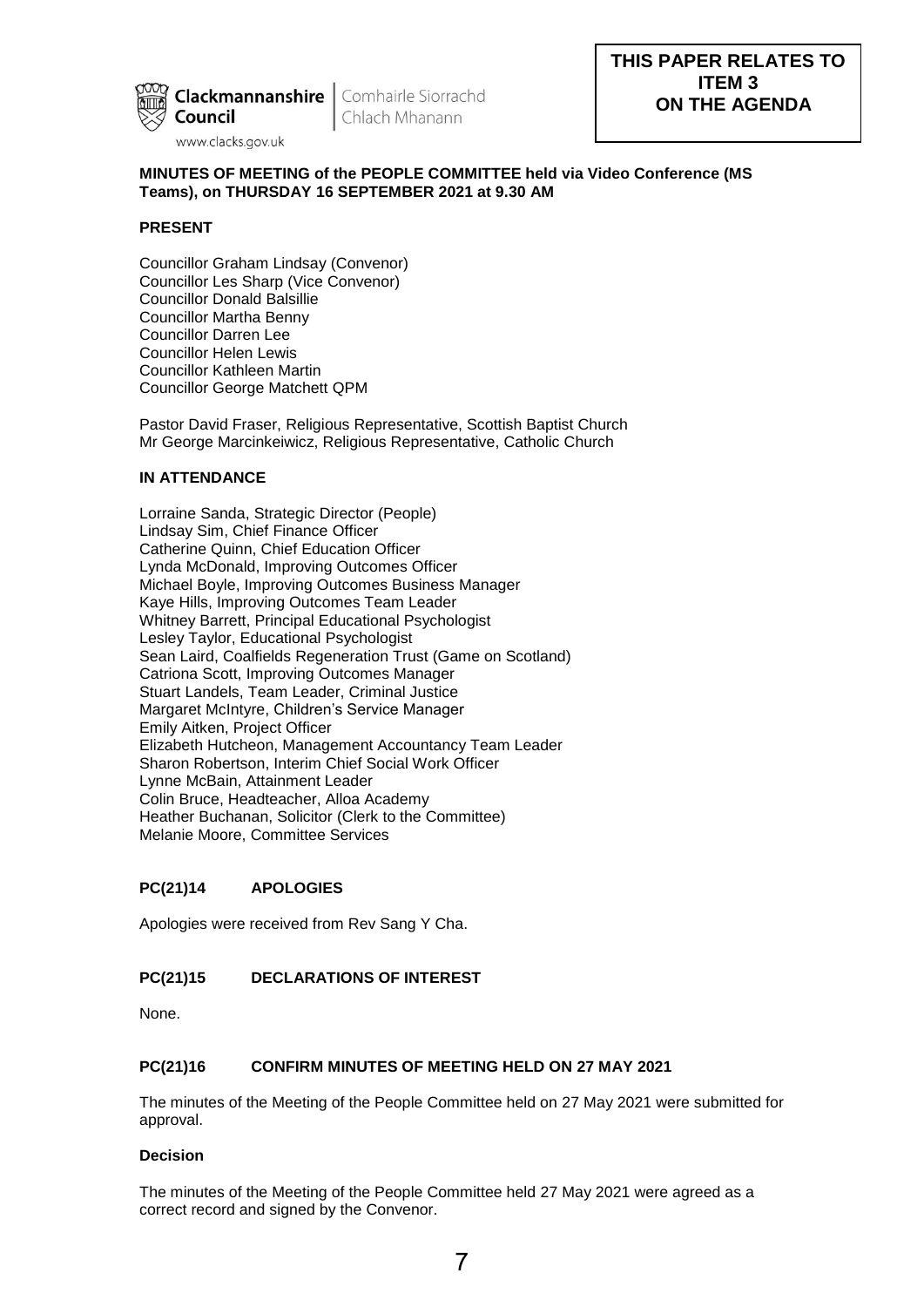## **PC(21)17 PROGRAMME: TULLIBODY YOUTH PROJECT**

The report, submitted by Catriona Scott, Improving Outcomes Manager, presented the proposed plans to launch the Game On programme in the Tullibody area.

Sean Laird from Coalfields Regeneration Trust (Game on Scotland) was also in attendance.

#### **Motion**

That the Committee agrees the recommendation set out in the report.

Moved by Councillor Graham Lindsay. Seconded by Councillor Darren Lee.

#### **Decision**

Having commented on the development of the partnership and contents of the report, the Committee agreed to note the report.

### **PC(21)18 THE PROMISE UPDATE**

The report, submitted by Sharon Robertson, Interim Chief Social Work Officer, provided an update on The Promise and the latest actions underway in Clackmannanshire to ensure that the Council and its partner "Keep the Promise" to the care experienced community.

### **Motion**

That the Committee agrees the recommendations set out in the report.

Moved by Councillor Les Sharp. Seconded by Councillor Kathleen Martin.

#### **Decision**

The committee agreed to:

- 1. Note the latest information;
- 2. Provide comment on the latest plans and developments;
- 3. Commit its ongoing support to The Promise.

### **PC(21)19 DRIVING CHANGE IN MENTAL HEALTH FOR CHILDREN AND FAMILIES TRANSFORMATION PROJECT**

The report, submitted by Whitney Barrett, Principal Educational Psychologist and Lesley Taylor, Educational Psychologist, provided Committee with an overview of the Driving Change in Mental Health for Children and Families Transformation Project within Education.

### **Motion**

That the Committee agrees the recommendation set out in the report.

Moved by Councillor Graham Lindsay. Seconded by Councillor Les Sharp.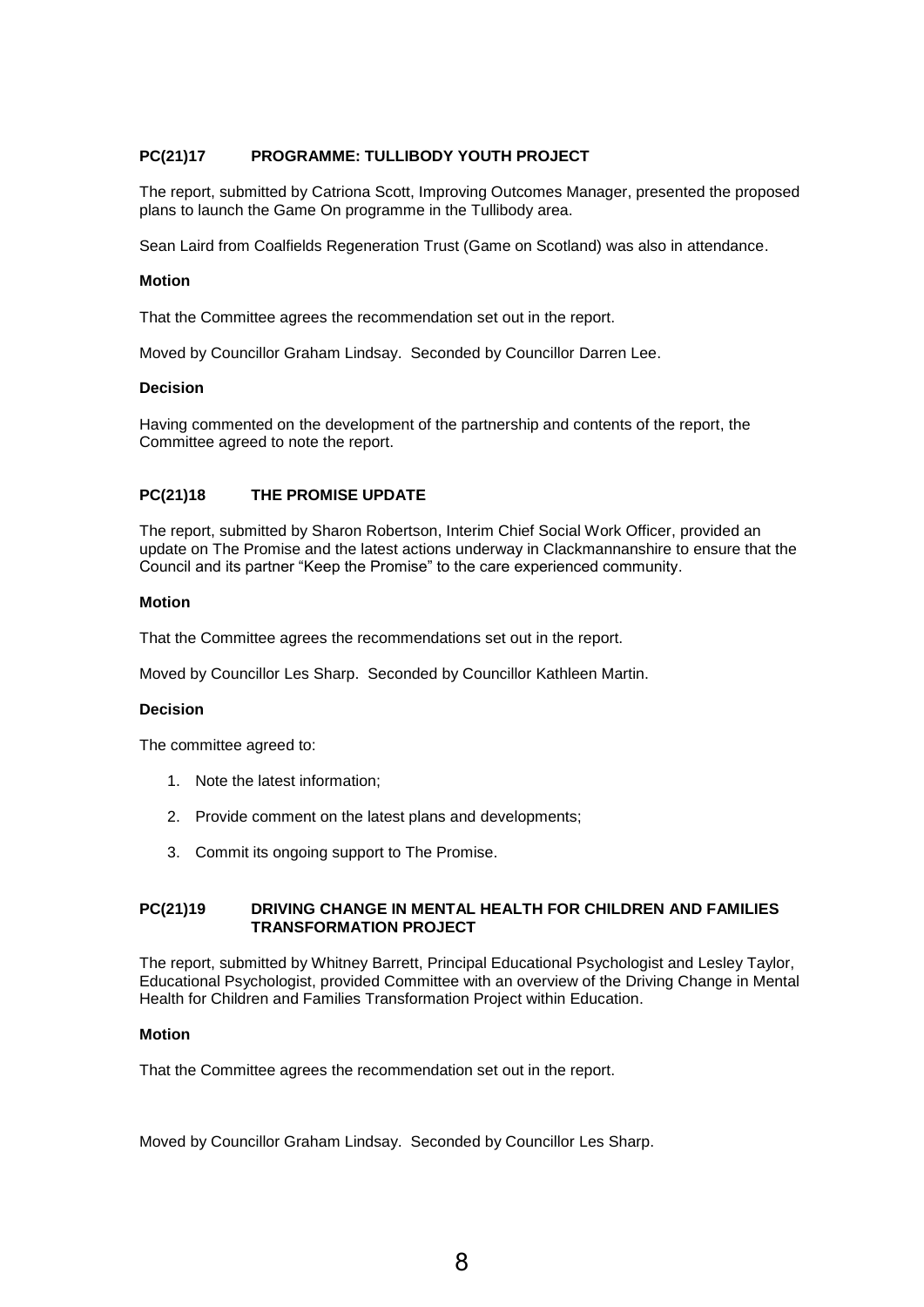# **Decision**

Having commented on the report, the Committee agreed to note the report.

*Councillor Matchett left during the next item of business. (10.47 am) 7 members were still present.* 

## **PC(21)20 THE ICELANDIC PREVENTION MODEL (IPM) ACROSS CLACKMANNANSHIRE**

The report, submitted by Catriona Scott, Improving Outcomes Manager, informed Committee on the Icelandic Prevention Model for children and young people in Clackmannanshire and shared the plans for implementation of the programme and the expected impact on the health and wellbeing of our communities.

### **Motion**

That the Committee agrees the recommendation set out in the report.

Moved by Councillor Graham Lindsay. Seconded by Councillor Donald Balsillie.

### **Decision**

Having commented on the report, the Committee agreed to note the report.

### **PC(21)21 COMMUNITY PAYBACK ORDER – RESPONSE AND RECOVERY TO COVID 19**

The report, submitted by Stuart Landels, Service Manager, advised Committee of the statutory functions of Community Justice Social Work. Committee were also advised of the impact of COVID 19 for the sixteenth month period of April 2020 until July 2021 on the delivery of community payback statutory functions and to outline the plans the service has put in place as part of the services response to COVID 19 recovery.

### **Motion**

That the Committee agrees the recommendation set out in the report.

Moved by Councillor Les Sharp. Seconded by Councillor Darren Lee.

### **Decision**

The Committee agreed to note the contents of the report.

## **PC(21)22 PEOPLE DIRECTORATE BUSINESS PLANS AND ASSOCIATED STATUTORY PLANS**

The report, submitted by Lorraine Sanda, Strategic Director, presented to Committee the People Business Plan 2021-22, along with associated statutory plans as follows – National Improvement Framework Report and Plan 2021-22, Children's Service Plan 2021-24, Scottish Attainment Report and Plan 2021-22 and 2021-24 Community Learning and Development Partnership Plan.